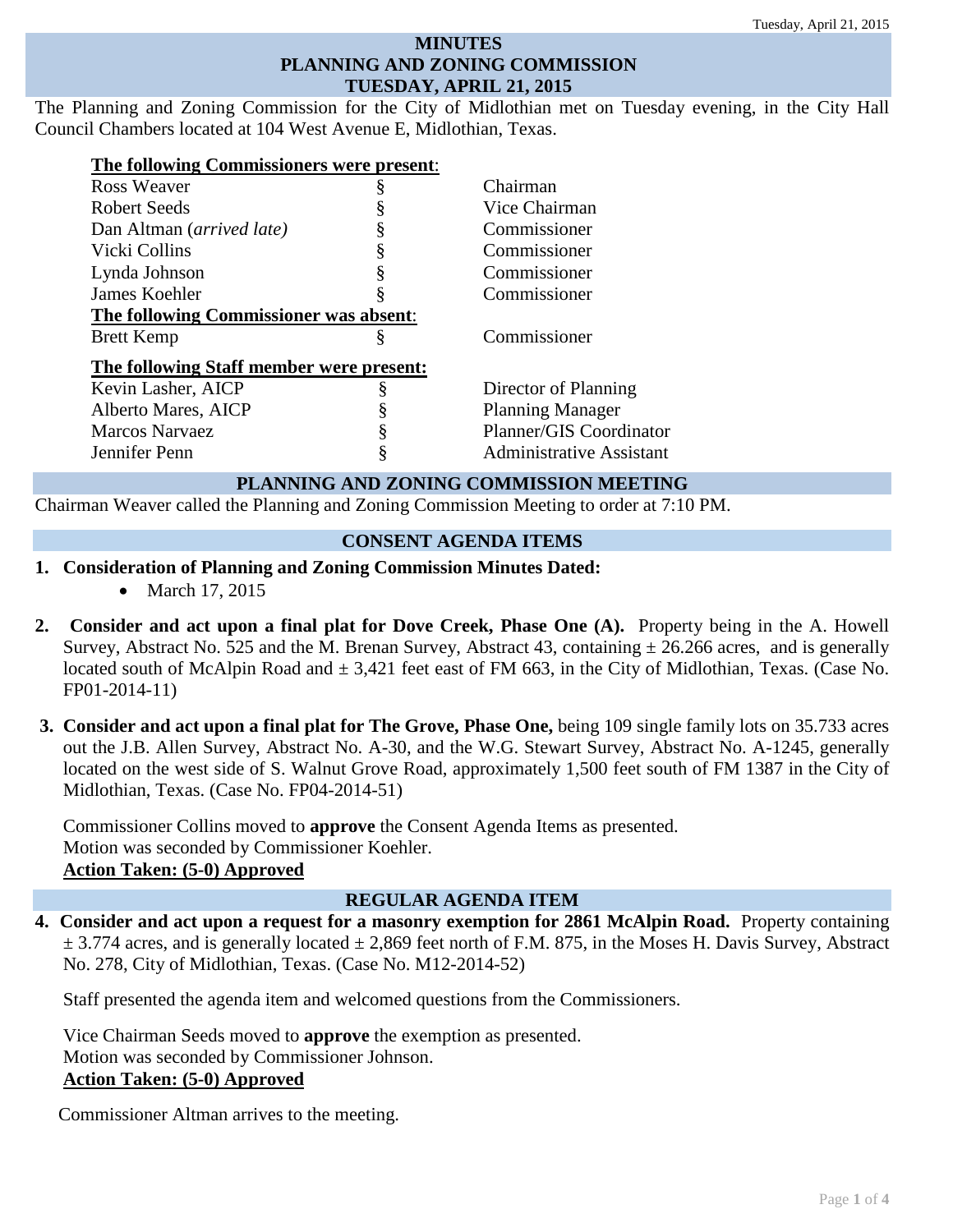#### **PUBLIC HEARINGS AGENDA ITEMS**

**5. Conduct a public hearing to consider and act upon an ordinance amending the City of Midlothian Zoning Ordinance No. 2013-24, as amended**, by rezoning  $\pm$  195.716 acres from a Planned Development District (PD-15) to a Planned Development District for all uses allowed in the Single Family-1 (SF-1) District with a minimum lot size of one acre. Said acreage being situated in the E. B. Bryson Survey, Abstract 117, and the J. C. Crane Survey, Abstract 246, being located at the northeast corner of North Walnut Grove Road and West Shiloh Road, in the City of Midlothian, Texas.(Case No. Z06-2014-47)

Staff presented the agenda item and welcomed questions from the Commissioners.

Commissioner Altman moved to **close the public hearing**. Motion was seconded by Vice Chairman Seeds. **Action Taken: (6-0) Closed Public Hearing**

Chairman Weaver moved to **approve** this rezoning with the following conditions.

- 1) This planned development shall contain no more than 140 residential lots and all lots will consist of one (1) acre+ in size and homes shall be designed to blend with the architectural character and harmony of a farm and ranch setting.
- 2) The right-of-way dedication for future N. Walnut Grove Road shall not exceed 120 feet in width to be determined at the preliminary platting stage by the Planning and Zoning Commission.
- 3) No open space shall be required, however a mandatory HOA must maintain the dedicated right-of-way for future Walnut Grove Road as if it were open space until such time as the future thoroughfare is constructed.
- 4) The developer shall provide two (2) enhanced entryways that include a minimum of 25 feet wide stamped/stained concrete across proposed Lizzy and Windmill Lanes at their intersection with N. Walnut Grove Road.
- 5) A 15-foot landscape HOA parcel shall be provided along Walnut Grove Road with street trees placed every 40 feet adjacent to a screening wall. All trees, shrubs and grassy areas within said easements shall be irrigated and maintained in a healthy condition by a mandatory HOA.
- 6) Trees shall be preserved as no clear cutting of trees shall occur on property. The removal of trees is limited to engineered roadways, drainage paths, residential driveways, and residential building pad sites.
- 7) The developer shall install an eight (8) foot board-on-board stained wooden fence along Walnut Grove Road with masonry column accents. The fence shall contain a cap on top and bottom kick plates, shall span the entire length of the development, and be maintained in perpetuity by the mandatory HOA.
- 8) The developer shall install an eight (8) foot board-on-board stained wooden fence with three (3) masonry column accents along the rear side of Lot 140 adjacent to the 120' right-of-way dedication along Walnut Grove Road. The fence shall contain a cap on top and bottom kick plates and shall be maintained in perpetuity by the HOA.
- 9) Driveway access to residential homes shall be paved with concrete.
- 10) Decorative street lights shall be placed throughout the development and decorative street signs shall be placed wherever two streets intersect and/or wherever a street changes names. A lighting plan shall be submitted for review indicating locations.
- 11) A developer's agreement shall be drafted and executed for all required on and off site infrastructure and roadway improvements as deemed necessary by the City Engineer or designee.
- 12) Minimum architectural requirements and elements shall be required for this Planned Development District: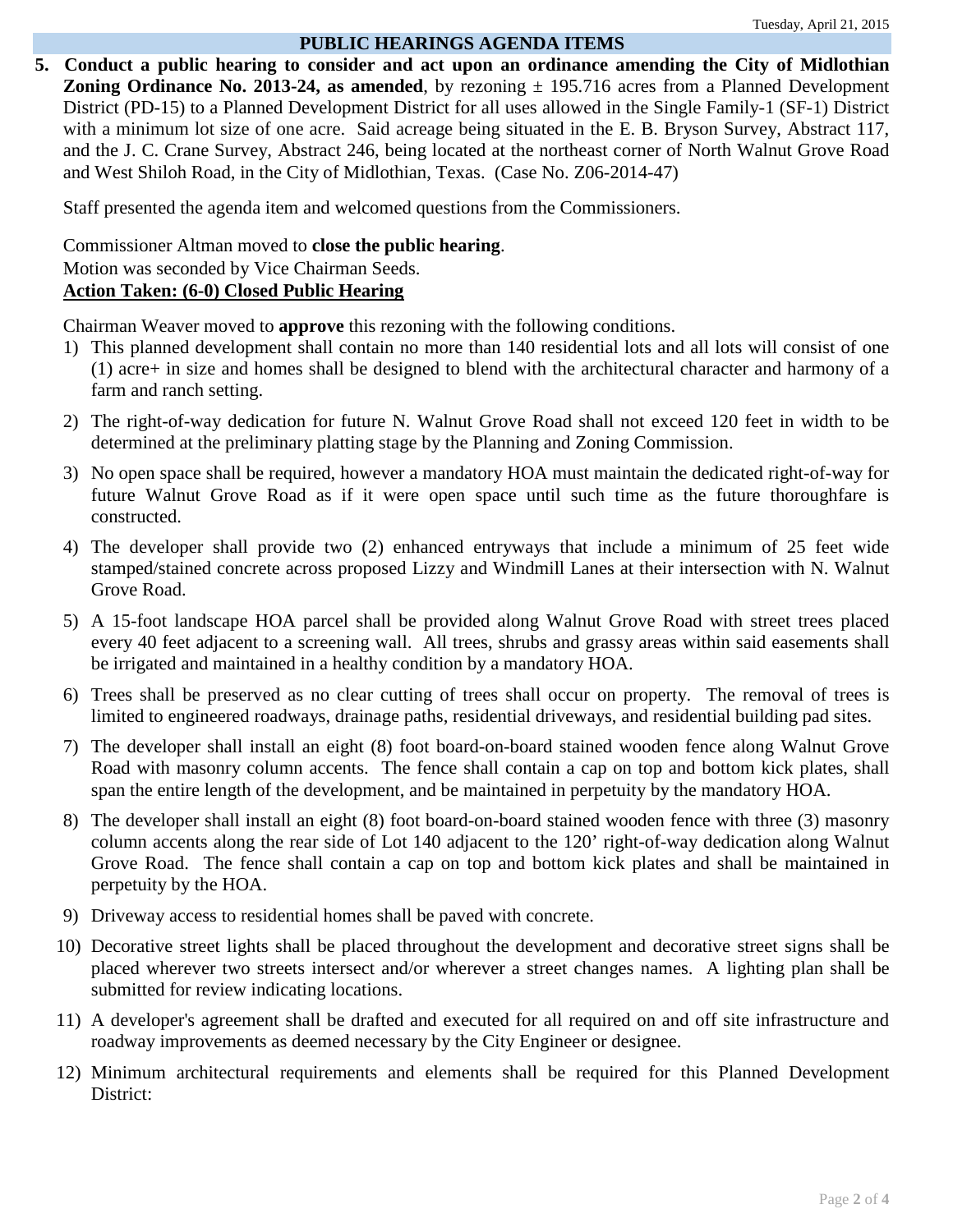| <b>Zoning Provision*</b>                              | <b>Requirement</b>                                                                                                                    |
|-------------------------------------------------------|---------------------------------------------------------------------------------------------------------------------------------------|
| <b>Minimum Lot Area</b>                               | 43,560 square feet                                                                                                                    |
| <b>Number of Lots</b>                                 | 140                                                                                                                                   |
| <b>Minimum Lot Width</b>                              | 125 feet                                                                                                                              |
| <b>Minimum Lot Depth</b>                              | 150 feet                                                                                                                              |
| <b>Lot Coverage</b>                                   | 40%                                                                                                                                   |
| <b>Minimum Masonry Coverage</b>                       | 90%                                                                                                                                   |
| <b>Minimum House Size</b>                             | 2,200 square feet                                                                                                                     |
| <b>Minimum Front Yard Setback</b>                     | 50 feet                                                                                                                               |
| <b>Minimum Side Yard Setback</b><br>(interior/corner) | 25 feet / 30 feet                                                                                                                     |
| <b>Minimum Rear Yard Setback</b>                      | 30 feet                                                                                                                               |
| <b>Garage orientation</b>                             | Side or rear orientation only. Front entry garages<br>prohibited.                                                                     |
| <b>HOA</b>                                            | Mandatory                                                                                                                             |
| <b>Minimum Roof Pitch</b>                             | 8:12 pitch with multiple roof planes                                                                                                  |
| <b>Roof Standards</b>                                 | All laminate architectural shingles w/3-dimensional<br>appearance and 30-year warranty                                                |
| <b>Elevations</b>                                     | Minimum of 3 planes along the front elevation. Cannot<br>repeat for a distance of 4 lots on either side of house or<br>across street. |

Motion was seconded by Vice Chairman Seeds. **Action Taken: (6-0) Approved**

**6. Conduct a public hearing and act upon amendments to the City of Midlothian Zoning Ordinance (Ordinance 2013-24, as amended), Sections 3.100, 3.400, 3.500, 3.600, 3.700, and 3.5500.** The primary purpose of these amendments is to increase the minimum square footage on residential dwelling units; incorporating changes to various articles, sections and subsections; providing a conflicts clause; providing a severability clause, and providing for an effective date. (Case No. OZ02-2014-46)

Staff presented the agenda item and welcomed questions from the Commissioners.

Vice Chairman Seeds moved to **close the public hearing**. Motion was seconded by Commissioner Koehler. **Action Taken: (6-0) Closed Public Hearing**

Vice Chairman Seeds moved to **approve** this amendment to the City of Midlothian Zoning Ordinance 2013- 24, as amended, as presented. Motion was seconded by Commissioner Altman. **Action Taken: (6-0) Approved**

**7. Conduct a public hearing and act upon an amendment to Section 5.101 of the City of Midlothian Zoning Ordinance (Ordinance 2013-24, as amended).** The primary purpose of these amendments is to revise the amenities required for residential planned developments. (Case No. OZ03-2014-50)

Staff presented the agenda item to the Commissioners, received Commissioners input and recommended these proposed amendments to the Zoning Ordinance be **continued** to the May 19, 2015 meeting to allow additional input from the Planning & Zoning Commission and the community.